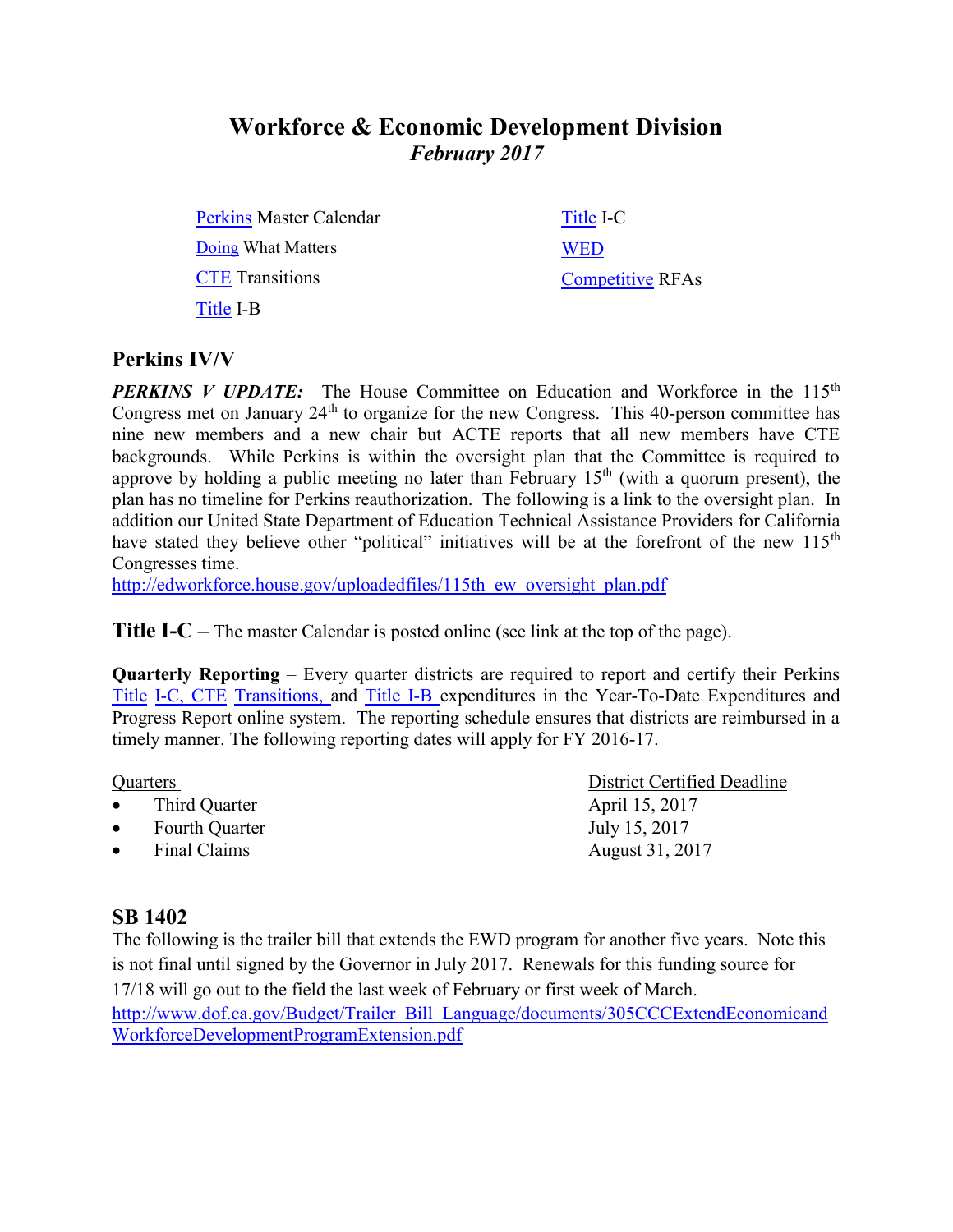#### **SB1070**

When the Governor's Budget was released, the SB 1070 allocation was added in as an allocation in addition to the 200 Million for Workforce Taskforce. The intent of the funding would be for incubating projects that have a chance of being brought to statewide scale within the Strong Workforce Recommendations. Until the May revise comes out the Chancellor's Office will be unable to plan for its 17/18 release as clarification as to possible special requirements will not be seen until that time.

## **Strong Workforce Program**

**LaunchBoard Strong Workforce Program Metrics Tab:** Program-level information on the metrics associated with the Strong Workforce Program, including comparison data based on historical trends, regional and state medians, the highest state outcomes, and college goals **[http://extranet.cccco.edu/Portals/1/WED/SWP/Memo\\_on\\_SWP\\_Launchboard\\_1-10-2017-Final.pdf](http://extranet.cccco.edu/Portals/1/WED/SWP/Memo_on_SWP_Launchboard_1-10-2017-Final.pdf)**

**TakeNote January 2017** -- The second issue of TakeNote*.* This is an e-newsletter for community college CTE faculty and counselors. Our purpose is to keep you well informed about the resources available to your colleges and CTE programs under the *[Strong Workforce Program](http://doingwhatmatters.cccco.edu/StrongWorkforce.aspx)* within the *[Doing What MATTERS for Jobs and the Economy](http://doingwhatmatters.cccco.edu/)* framework. <http://archive.constantcontact.com/fs184/1103359495645/archive/1126892478230.html>

**Review local and regional plans and use of local Shares** – Of note, local colleges and their regions this week submitted plans on how best to deliver "more and better CTE" toward the goal of creating one million more middle-skilled workers thanks to an infusion of [\\$200M in Strong](http://r20.rs6.net/tn.jsp?f=001GLxh5i3MSkhjWgmXodkHhxiULCP-0T9K6ymfr5NoDVlxbgH0VLjmUffKbiTgDl2QE5ZWLRabPwC09JBUIlzqu4yRGpIGeXbSbcO0qBvdOOeku-w7E3bXvpOKWIcp2DJ2kS3L-kuTPWo4lLqZsLobNxxFgxwaFJQ4SQ-R-E-FxVh8CMBBOm5hquaQKk3kmwrp_KeUR-_X2ravgy51eCwEFA==&c=J-OUDebi4o3K_0LqZQ6Xj_zbNFi0CdEME0Htzjt4BQDZFZH--KABQw==&ch=dABvUA98wiMbNsfLPZJPKMIF5Q2lA0XYFJlhp5WVvfezozNmDPlRJQ==)  [Workforce Program](http://r20.rs6.net/tn.jsp?f=001GLxh5i3MSkhjWgmXodkHhxiULCP-0T9K6ymfr5NoDVlxbgH0VLjmUffKbiTgDl2QE5ZWLRabPwC09JBUIlzqu4yRGpIGeXbSbcO0qBvdOOeku-w7E3bXvpOKWIcp2DJ2kS3L-kuTPWo4lLqZsLobNxxFgxwaFJQ4SQ-R-E-FxVh8CMBBOm5hquaQKk3kmwrp_KeUR-_X2ravgy51eCwEFA==&c=J-OUDebi4o3K_0LqZQ6Xj_zbNFi0CdEME0Htzjt4BQDZFZH--KABQw==&ch=dABvUA98wiMbNsfLPZJPKMIF5Q2lA0XYFJlhp5WVvfezozNmDPlRJQ==) funds.

- View summary reports on [uses of local shares](http://r20.rs6.net/tn.jsp?f=001GLxh5i3MSkhjWgmXodkHhxiULCP-0T9K6ymfr5NoDVlxbgH0VLjmUUWnlIWjHrjBX7n0y5KdOoLCtcT4e3vXpV9a2D-5wiPeainu_gwdRC_fTbEQ9eZ10s6Qfi87IWttzXj0XZsqZY5cznGzRjf_NpY9f1d4hjFCm1fs4Ed4lIEy5nmbbjr68MeyZSVqAjSm-sWxp632Mo_FJB5DAmj3Q37vChpAtiJvH2-zmvhIgzmpvOay3iJ4cA==&c=J-OUDebi4o3K_0LqZQ6Xj_zbNFi0CdEME0Htzjt4BQDZFZH--KABQw==&ch=dABvUA98wiMbNsfLPZJPKMIF5Q2lA0XYFJlhp5WVvfezozNmDPlRJQ==) here. Data is shown by college, by region, and/or by sector. Colleges will have until the end of March to further refine their submissions.
- In terms of uses for regional shares, view [copies of regional plans](http://r20.rs6.net/tn.jsp?f=001GLxh5i3MSkhjWgmXodkHhxiULCP-0T9K6ymfr5NoDVlxbgH0VLjmUUWnlIWjHrjBmFVUtuQbqUdf8ah0MiGWrgjFD1WQsfJLvti1bYueWjB4bhETFjVqhvn6dsY5sRK1puIWdCX99DvuiX6QIsO_JlRH5GJDMg8IoajQU_KzzY5TaInP2VNUei3UCzfb-5oXYMFiYuwfC8H0be7t5ApfFv7Bt628DTYcU5J_1r1Ipxw=&c=J-OUDebi4o3K_0LqZQ6Xj_zbNFi0CdEME0Htzjt4BQDZFZH--KABQw==&ch=dABvUA98wiMbNsfLPZJPKMIF5Q2lA0XYFJlhp5WVvfezozNmDPlRJQ==) here. Summary analytics reports will soon be posted [here.](http://r20.rs6.net/tn.jsp?f=001GLxh5i3MSkhjWgmXodkHhxiULCP-0T9K6ymfr5NoDVlxbgH0VLjmUffKbiTgDl2QE5ZWLRabPwC09JBUIlzqu4yRGpIGeXbSbcO0qBvdOOeku-w7E3bXvpOKWIcp2DJ2kS3L-kuTPWo4lLqZsLobNxxFgxwaFJQ4SQ-R-E-FxVh8CMBBOm5hquaQKk3kmwrp_KeUR-_X2ravgy51eCwEFA==&c=J-OUDebi4o3K_0LqZQ6Xj_zbNFi0CdEME0Htzjt4BQDZFZH--KABQw==&ch=dABvUA98wiMbNsfLPZJPKMIF5Q2lA0XYFJlhp5WVvfezozNmDPlRJQ==)
- See overview of [accountability metrics.](http://r20.rs6.net/tn.jsp?f=001GLxh5i3MSkhjWgmXodkHhxiULCP-0T9K6ymfr5NoDVlxbgH0VLjmUUWnlIWjHrjBRXLj0S1RqbchxprQ36y3oACgNflceahCgtEkmoFcFL_PfkMDyjZhMk8ry3d9Xb1KdM92sfwF0fODFyVZG2cbLujW4uG3I0ebg85r4NbLAAoSU-PQQwNgxxji9QGxgz2bLHb08DlbGNvnkb3A2ZITB3vECO-R3Q12q0PsbOODS2ct5n1az54W0umKqKKTHCjXxafTKpqzecU=&c=J-OUDebi4o3K_0LqZQ6Xj_zbNFi0CdEME0Htzjt4BQDZFZH--KABQw==&ch=dABvUA98wiMbNsfLPZJPKMIF5Q2lA0XYFJlhp5WVvfezozNmDPlRJQ==)

## **Adult Education Block Grant (AEBG)**

Link to the newest AEBG newsletter covering: Upcoming deliverables and Reminders, Updated Q & As, Upcoming trainings, student data collection requirements, CLASP survey on AEBG implementation. <http://archive.constantcontact.com/fs191/1114865855964/archive/1127167620117.html>

The AEBG regional training series will cover student data collection requirements for AEBGfunded students. The morning session will cover policy guidance and the afternoon will cover the technical submission of the data. (Santa Ana February 8<sup>th</sup>, San Bernardino March 7<sup>th</sup>, Los Angeles March 8<sup>th</sup>). Registration: [https://www2.casas.org/online\\_registration/](https://www2.casas.org/online_registration/)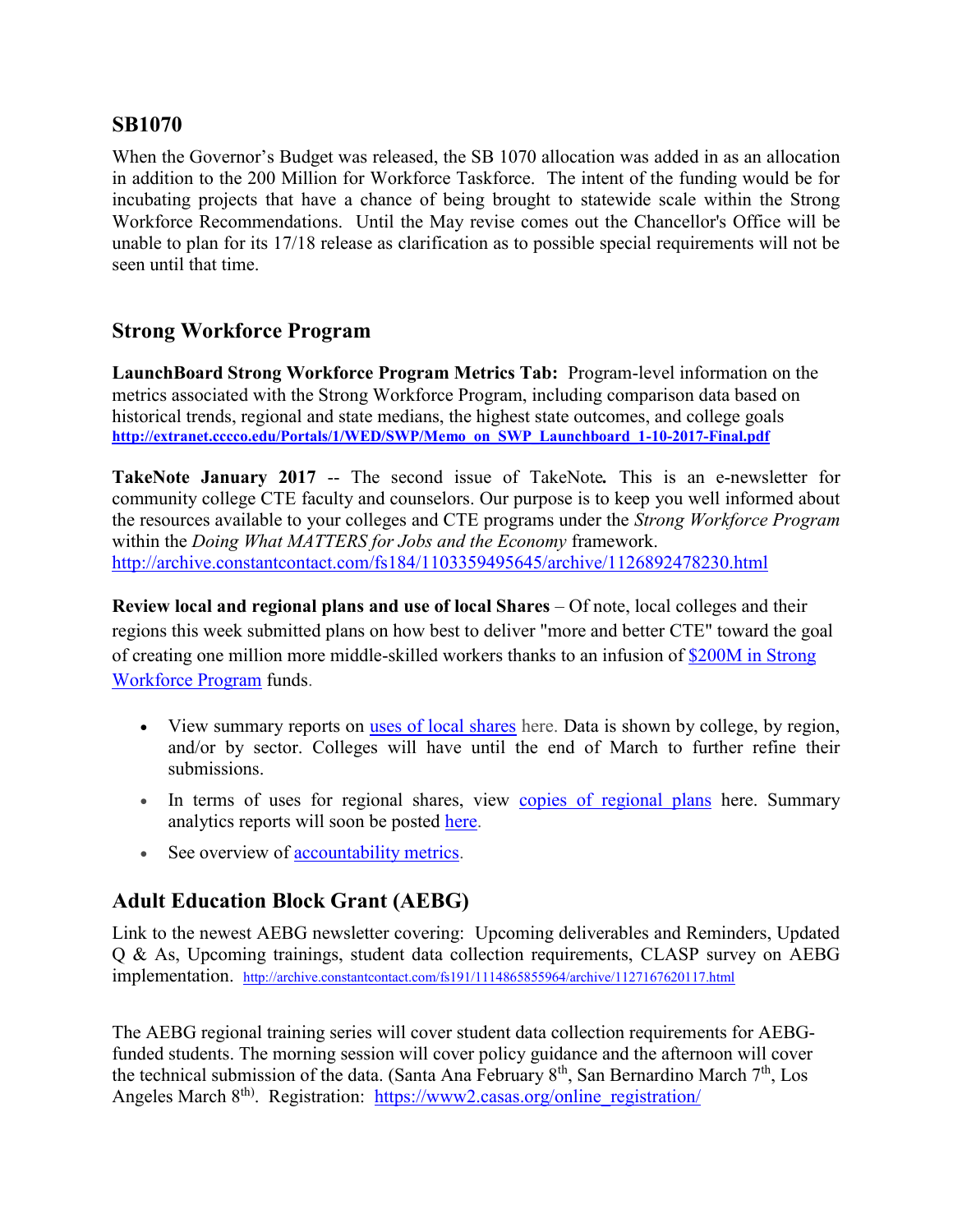#### **Other**

 $\overline{\phantom{0}}$ 

**Trailer Bill Language –** Trailer Bill Language is the implementing language of the California State Budget Bill. Listed below, is the Regular Session and Special Session Trailer Bill Language for the 17-18 Governor's Budget.

**[http://www.dof.ca.gov/Budget/Trailer\\_Bill\\_Language/](http://www.dof.ca.gov/Budget/Trailer_Bill_Language/)**

| <b>Education</b> (300-399)                                                                  | • Trai       |
|---------------------------------------------------------------------------------------------|--------------|
|                                                                                             | $\cdot$ Bud  |
| 300 Education Omnibus                                                                       | $\cdot$ Bud  |
| 302 Extension of California Health Benefits Review Program                                  | $\cdot$ FISC |
| 303 Extension of Umbilical Cord Blood Collection Program                                    | $\cdot$ Sum  |
| 304 Phase-Out of Middle Class Scholarship Program                                           | Stat         |
| 305 CCC Extend Economic and Workforce Development Program Extension                         | • Hist       |
| 306 Adult Education Technical Clean-Up                                                      | $\cdot$ Inde |
| 307 CCC Guided Pathways                                                                     | • Sala       |
| 308 CCC Adjust 2015-16 Apportionments & Repeal 2015-16 Local Rev. Backfill                  | • Res        |
| 309 CCC Awards for Innovation                                                               |              |
| 310 CCC Repeal Authority for Chancellor's Office to Allocate Excess Apportionment Resources |              |
| 311 CCC Apprenticeship Audit Authority                                                      |              |
| 312 CCC Exempt Positions                                                                    |              |
|                                                                                             |              |

**Streamlining the Chancellor's Office Curriculum Approval Process –** The following is an overview of current efforts and processes for streamlining the Curriculum Approval Process.

[Memo](http://doingwhatmatters.cccco.edu/portals/6/docs/sw/AA17-01_StreamliningTheCurriculumProcesses.pdf) to CIOs January 23rd , **[BOG Agenda Item,](file:///C:/Users/Yasmeen/Downloads/BOG%20Agenda%20Item) [Credit](http://extranet.cccco.edu/Portals/1/AA/Credit/2016/AA16-27_CreditCourseCertificationRvsd) Course Certification Memo**

[Doing](http://archive.constantcontact.com/fs184/1103359495645/archive/1126892478230.html#leadart) what Matters Overview

**AB 405** – For Information Only: An Assembly Bill introduced by Assembly Member Irwin February 9, 2017. This bill would authorize the board of governors, in consultation with the California State University and the University of California, to establish a statewide baccalaureate degree cybersecurity pilot program at not more than 10 community college districts, to be determined by the Chancellor of the California Community Colleges and approved by the board of governors. The bill would require participating community college districts to submit certain items for review by the chancellor and approval by the board of governors, including the administrative plan for the program and documentation of consultation with the California State University and the University of California. The bill would require the Legislative Analyst's Office to conduct both an interim and a final evaluation of the program and report to the Legislature and Governor, in writing, the results of the interim evaluation on or before July 1, 2019, and the results of the final evaluation on or before July 1, 2024. The bill